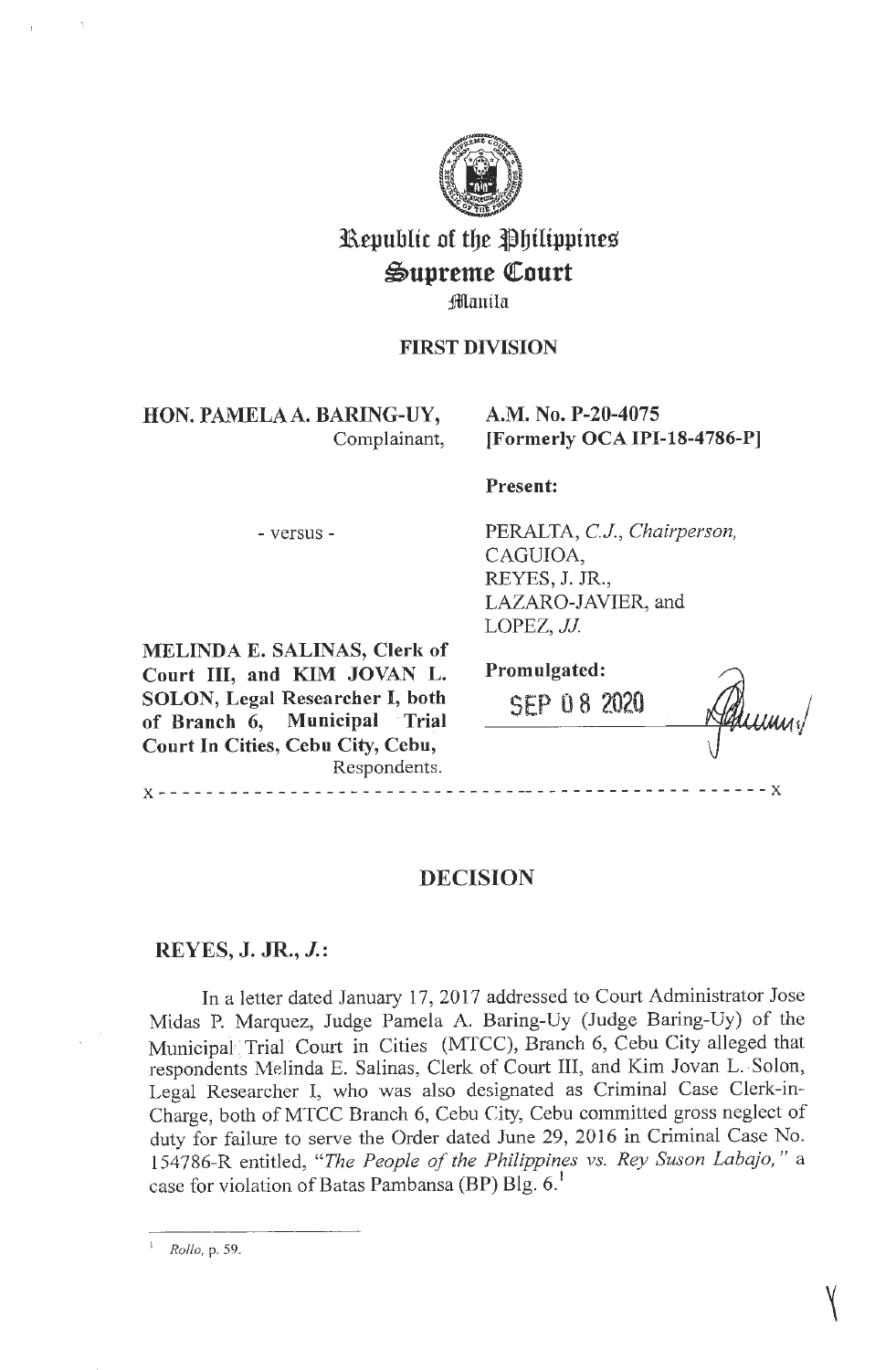On August 31, 2016, Judge Baring-Uy received a letter from Jessie Olis Calumpang, Jail Superintendent of the Cebu City Jail (Jail Superintendent Calumpang), inquiring about the status of Criminal Case No. 154786-R and the release order for Rey Suson Labajo (Labajo), the accused therein.

In a Decision<sup>2</sup> dated June 9, 2016, Judge Baring-Uy found Labajo not guilty of violation of BP Blg. 6.

On June 29, 2016, the Decision was promulgated. On the same date, the MTCC issued an Order<sup>3</sup> (subject order) to furnish the Jail Superintendent of the Cebu City Jail with the copy of the said June 9, 2016 Decision, and to release Labajo from detention but only in so far as this case is concerned, unless he is being detained for some other legal causes.

Judge Baring-Uy later learned that the subject order was not served to Jail Superintendent Calumpang. Resultantly, Labajo remained in jail despite his acquittal.

On September 1, 2016, Judge Baring-Uy directed Salinas and Solon to explain in writing their failure to serve the subject order.<sup>4</sup>

In her Letter<sup>5</sup> dated August 23, 2017 addressed to Judge Baring-Uy, Salinas stated that she turned over the case folder of Criminal Case No. 154786-R to Solon after recording it as disposed case in the monthly report. She instructed Solon to furnish copies of the subject order to the parties. She admitted that she inadvertently failed to verify with Solon whether the subject order was actually transmitted.

For his part, Solon admitted that he inadvertently failed to furnish Jail Superintendent Calumpang with a copy of the subject order. He explained that he "erroneously deemed" that the release of the copy of the June 9, 2016 Decision to Jail Superintendent Calumpang is tantamount to compliance with the June 29, 2016 Order. He apologized to the court and Labajo and emphasized that it was not his intention to delay the administration of justice nor to deprive Labajo of his right to liberty.<sup>6</sup>

On January 4, 2018, the Office of the Court Administrator (OCA) recommended that the Memorandum dated September 1, 2016 issued by Judge Baring-Uy be considered as an administrative complaint for gross neglect of duty against Salinas and Solon and directed them to submit their comments on the charge within ten  $(10)$  days from notice.<sup>7</sup>

 $^{2}$  Id. at 39-43.

 $\frac{3}{4}$  Id. at 50.<br>5 Id. at 7.

Id. at 15.

 $\frac{6}{7}$  Id. at 8.<br> $\frac{7}{1}$ Id. at 2-4.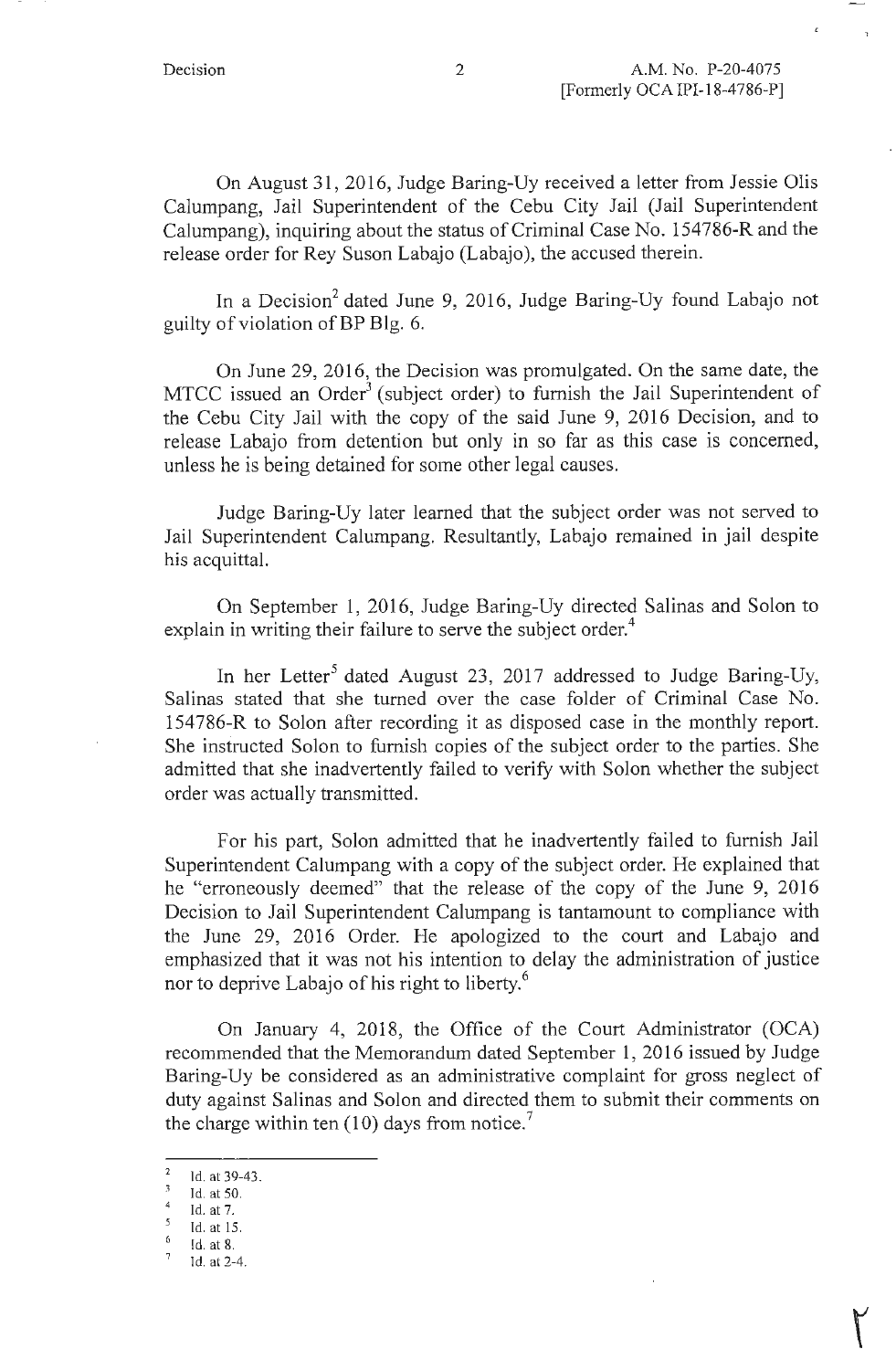In her Comment<sup>8</sup> dated March 23, 2018, Salinas referred to her letter dated August 23, 2017 and adopted its contents as part of her submission. She asseverated . that . she failed to send a copy of the subject order to Jail Superintendent Calumpang in the "sincere yet wrong belief' that Solon already transmitted copies to the parties. She claimed that her failure to inquire about the service of the subject order did not cause grave injury to Labajo's liberty since he has other cases pending before the Regional Trial Court (RTC) of Cebu City for violation of Section 11 of Republic Act (R.A.) No. 9165.<sup>9</sup>

In his Comment<sup>10</sup> dated March 26, 2018, Solon stated that upon receipt of Jail Superintendent Calumpang's letter dated August 31, 2016 asking about the status of Labajo 's case, he immediately rectified the error by furnishing Labajo and Jail Superintendent Calumpang, through Jail Officer VR Fernandez, a copy of the subject order. He pointed out that even if it were promptly transmitted to Jail Superintendent Calumpang, Labajo would still remain in detention because of the other pending cases against him warranting his continued confinement. He maintained that the delay in the service of the subject order was not intentional nor wiliful and prayed for the dismissal of the complaint against him.

### **Report and Recommendation of the OCA**

In its evaluation and recommendation dated January 22, 2020, the OCA recommended: (1) that tbe administrative complaint against Salinas and Solon be re-docketed as a regular administrative matter; and (2) that they be found guilty of simple neglect of duty and each of them be ordered to pay a fine of  $P10,000.00$  with a stern warning that a repetition of the same or similar acts shall be dealt with more severely.<sup>11</sup>

The OCA declared that Branch Clerk of Court Salinas serves as both custodian of judicia1 records and administrative officer of the court who is duty-bound to supervise all subordinate personnel to make sure that they perform their duties well. It enunciated that Salinas' failure to closely supervise the transmittal of the subject order reflects her failure to faithfully discharge her functions. Moreover, the OCA stated that when Solon failed to promptly transmit a copy of the subject order, albeit inadvertently, he was remiss in his duty. It noted that as criminal cases clerk-in-charge, the functions of a clerk under the 2002 Revised Manual for Clerks of Court apply to Solon despite the fact that he is occupying the position of a legal researcher. It concluded that the justified incarceration of Labajo cannot alter the fact that Salinas and Solon were remiss in their sworn duty to perform their respective functions diligently and effectively.<br> $\frac{1}{\sinh 2}$  id. at 52-55

 $\sim 10$ 

 $\sim 10^7$ 

 $\mathcal{A}=\mathcal{A}$  , and  $\mathcal{A}=\mathcal{A}$  ,  $\mathcal{A}$ 

 $\alpha = 2$ 

 $\mathbf{S}^{(1)} = \mathbf{S}^{(1)} = \mathbf{S}^{(1)} + \mathbf{S}^{(2)} + \mathbf{S}^{(3)} + \mathbf{S}^{(4)}$ 

COMFREHENSIVE DANGEROLS DRUGS ACT OF 2002.

<sup>&</sup>lt;sup>10</sup> *Rollo, pp. 23-31.*<br><sup>11</sup> *Sse*-Administrative Matter for Agenda signed by Court Administrator Jose Midas P. Marquez and Deputy Court Administrator Jermy Lind R. Aldecoa-Deiorino; id. at 59-64.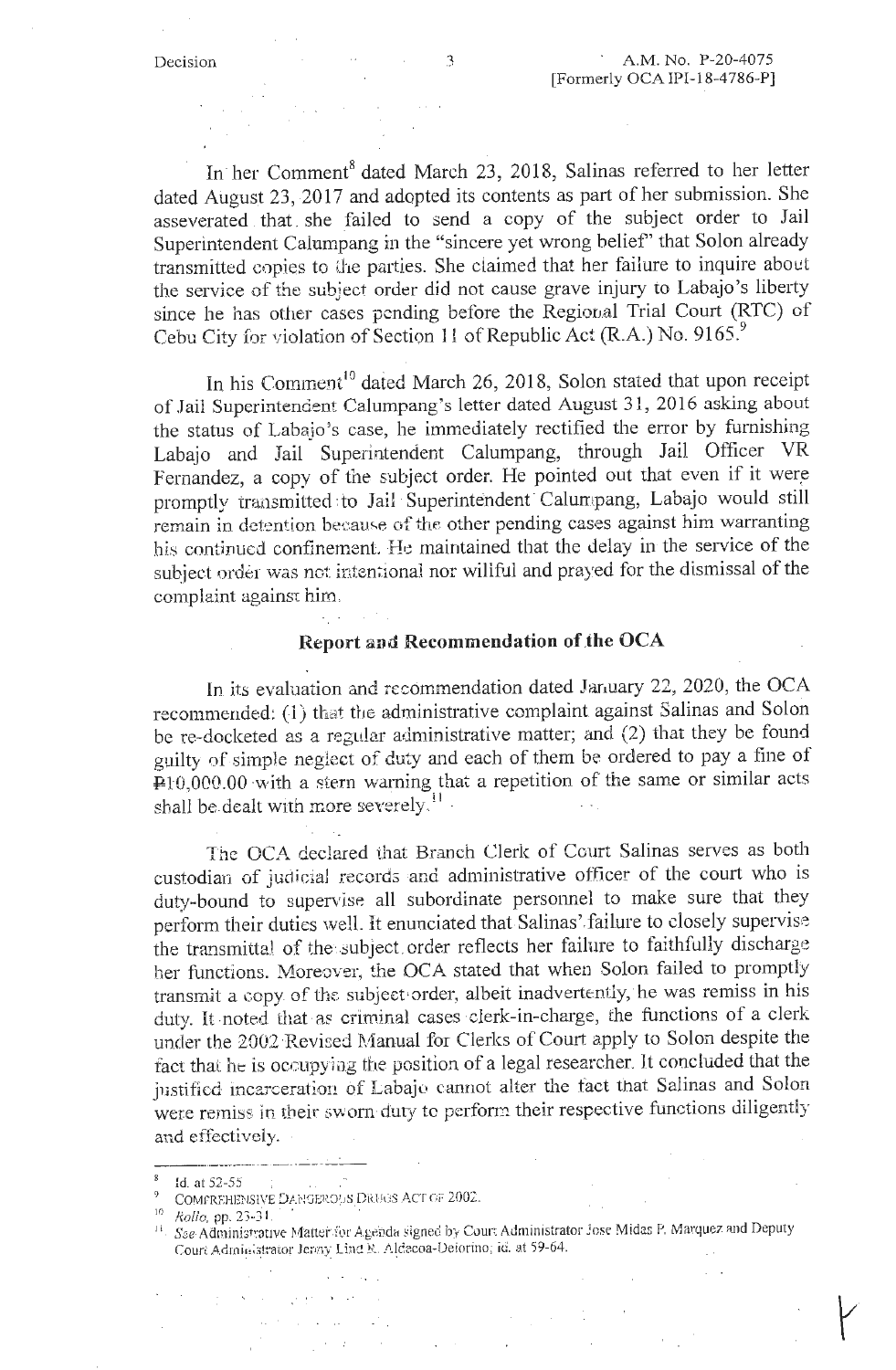$\sim 10^{-1}$ 

 $\mathcal{A}^{\mathcal{A}}$ 

The OCA recommended that a fine in the amount of  $\text{\texttt{P}}10,000.00$  be imposed on Salinas . and Solon as an alternative sanction taking into consideration the fact that this is the first administrative charge against them.

#### **The Court's Ruling**

The Court adopts the findings and the recommendation of the OCA except as to the penalty.

The Code of Conduct for Court Personnel mandates the proper and diligent perfonnance of official duties by court personnel at all times. Every court employee is expected to observe the highest degree of efficiency and competency in his or her assigned tasks. The reason is plain: the image of the courts as the administrators and dispensers of justice is not only reflected in their decisions, resolutions, or orders, but also mirrored in the conduct of their court staff. Hence, a court personnel who falls short of the exacting standards decreed by the Code warrants the imposition of administrative sanctions.<sup>12</sup>

Branch Clerk of Court Salinas and Legal Researcher and Criminal Cases Clerk-in-Charge Solon were found administratively liable for simple neglect of duty when they failed to immediately transmit the June 29, 2016 Order to the jail superintendent of the Cebu City Jail.

Jurisprudence defines simple neglect of duty as the failure of an employee or official to- provide proper attention to a task expected of him or her, signifying a "disregard of a duty resulting from carelessness or indifference."<sup>13</sup> It is a less grave offense which is punishable by suspension for one month and one day to six months for the first offense, and dismissal from the service for the .second offense. Simple neglect of duty presupposes a task expected of an employee. $^{14}$ 

Salinas maintained that she handed the case folder of Criminal Case No. 154786-R to Solon with a verbal instruction to furnish the parties with copies of the subject order in accordance with their normal work procedure in managing disposed cases. She acknowledged that she failed to "follow up and check" if copies of the Order were sent to the parties.<sup>15</sup> She, however, stressed that reliance on the regular performance of the task assigned to Solon as officer-in-charge is justified since no return of service is procedurally required as to ensure the actual and proper service of an Order of Release.<sup>16</sup>

As Branch Clerk of Court, Salinas is duty-bound to plan, direct, supervise and coordinate the activities of all personnel in her branch for

- <sup>15</sup> *Rollo*, p. 15. ·
- **!h Id. at 54.**

<sup>&</sup>lt;sup>12</sup> Heirs Ochea v. Maratas, 811 Phil. 660 (2017).<br><sup>13</sup> Re: Darwin A. Reci (Resolution), 805 Phil. 290. (2017).

<sup>&</sup>lt;sup>14</sup> *Rufiez Jr. v Jurado, A.M. No 2005-08-SC, December 9, 2005.*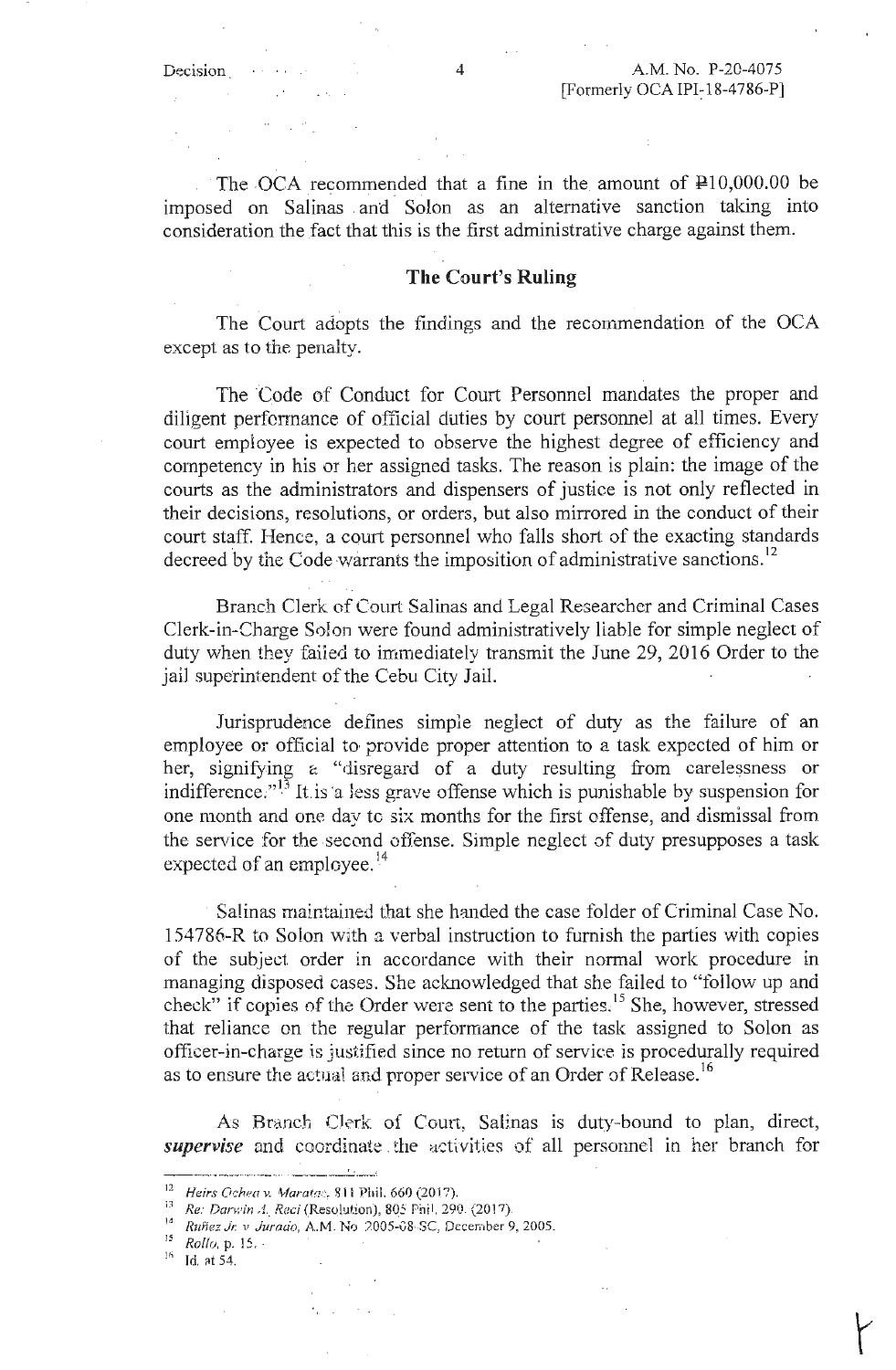effectiveness and efficiency.<sup>17</sup> Her duty to oversee her subordinates imposes upon her greater responsibility in ensuring that they perform their tasks properly, promptly and efficiently. In this case, however, Salinas failed to closely supervise Solon· in the performance of his duties. She overly relied on their so-called "normal work procedure" and completely left the task to Solon without taking necessary measures to ensure that the parties timely received a copy of the subject order. Not even an inquiry as to the status of the case was made.

Salinas had been unmindful that even though Solon was the officer-incharge to look after the criminal cases assigned in the court, at the end of the day, she remains the official custodian of judicial records. She still *controls*  and manages all records, exhibits, documents, properties and supplies of the court pursuant to her non-adjudicatory function.<sup>18</sup> She is chiefly responsible for the shortcomings of subordinates to whom administrative functions normally pertaining to them are delegated.<sup>19</sup> To the mind of the Court, Salinas must also bear a share of the blame for failure to exercise a higher degree of care and vigilance in supervising her subordinates and managing court records and documents.

Solon does not' dispute that it was his task to furnish a copy of the June 29, 2016 Order to Jail Superintendent Caiumpang and that he inadvertently failed to promptly perform the same. While the Court accepts the apologies he tendered. Solon must still be held liable for the delay in the performance of his duty. It bears stressing that his failure to discharge his duty with the degree of responsibility and efficiency expected of him could have unduly deprived Labajo of his right to liberty and delayed the administration of justice had Labajo . not been detained for some other legal cause. Solon further demonstrated disregard of the significance of his tasks when he admitted that he could no longer remember when and how Salinas gave the case record to him. Neither could he recall that Salinas talked to him about the transmittal of the subject order.

Solon is the Legal Researcher of MTCC Branch 6 of Cebu City. He was designated as Criminal Cases Clerk-in-Charge by .Judge Baring-Uy in 2013 in the exigency of the service. When Judge Baring-Uy reported the infraction in 2016, Solon has been acting as clerk-in-charge for three years already. It is thus safe to assume that at that time Solon was already acquainted with the demands of his position and farni!iar with the duties and responsibilities attached to it. Still, Solon faiied to timely transmit the subject order for which he should face disciplinary action.

The Courf has consistently impressed upon court officials and employees the heavy burden and responsibility placed on their shoulders, in

 $\bar{z}$ 

<sup>19</sup> *Panuncio v. Jearo-Velasco* (Reșelution), 357 Phil. 839, 842 (1998).

 $\mathcal{P}^{\text{c}}(\mathcal{L})\neq 0$ 

 $^{17}$  Section D (1.3), paragraph 1.3 2.1., Chapter VII of the 2002 Revised Manual for Clerks of Court.

 $18$ . Section D (1.3), paragraph 1.3.2.3., Chapter VII of the 2002 Revised Manual for Clerks of Court.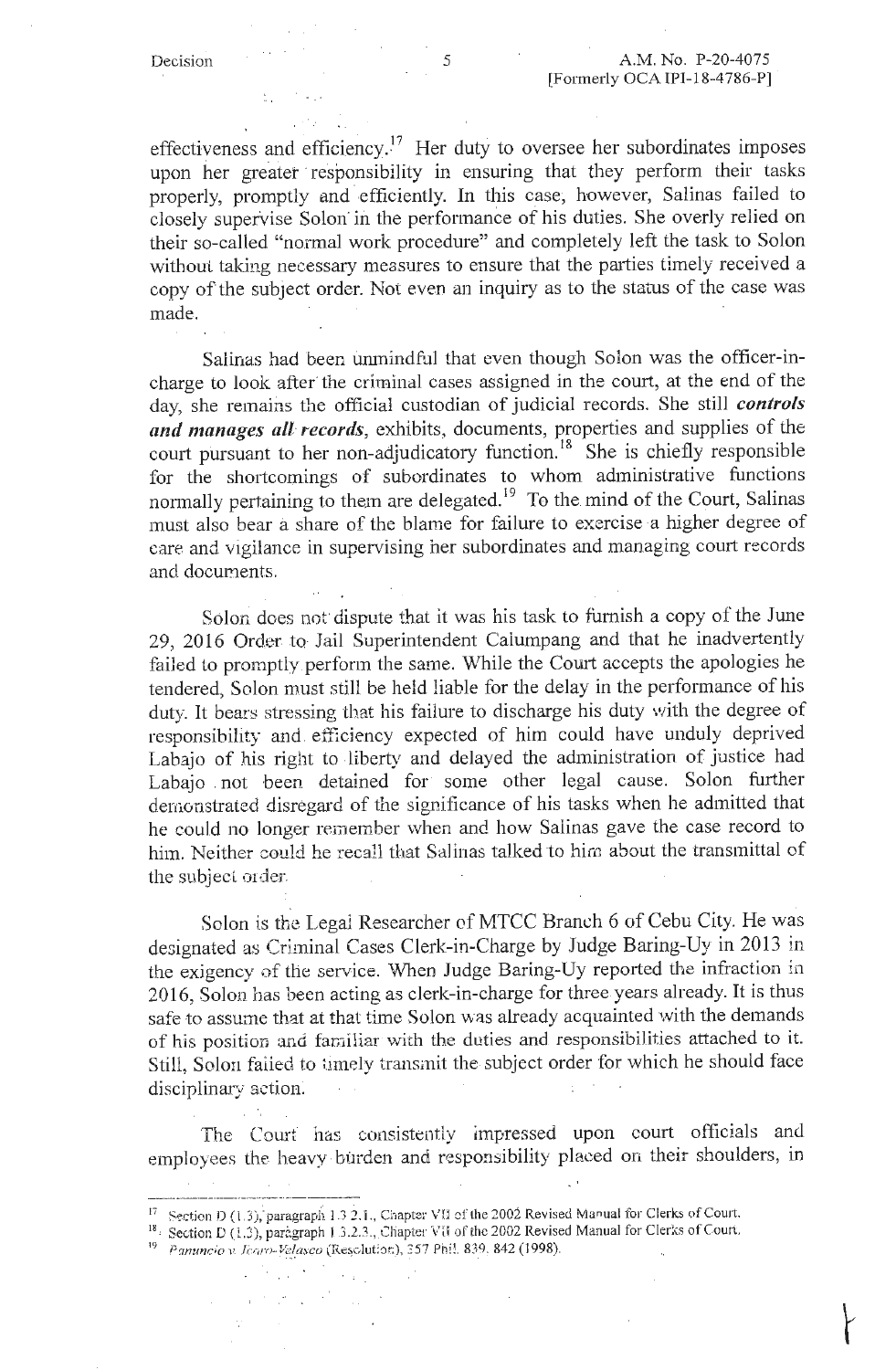view of their exalted positions as keepers of the public faith. Any impression of impropriety, misdeed or negligence in the performance of official functions must be avoided. Accordingly, we cannot countenance any conduct, act or omission on the part of all those involved in the administration of justice which would violate the norm of public accountability and diminish the faith of the people in the Judiciary.<sup>20</sup>

The Court agrees with the OCA that Salinas and Solon are guilty of simple neglect of duty. But we take into account their admission of fault, expression of apology for their carelessness, the absence of malicious intent for the delay, and the fact that this is their first administrative charge. Hence, the recommended fine of  $\text{\#10,000.00}$  on Salinas is just and appropriate. We, however, are of the view that the recommended fine of  $\text{P10,000.00}$  may be too burdensome for Solon considering that as Legal Researcher I, he holds a position equivalent to Salary Grade 12 and receives a monthly salary of 1!24,495 .00. Thus, the Court deems it proper to reduce the recommended fine on Solon to PS,000.00.

**WHEREFORE,** the Court finds respondents Melinda E. Salinas, Clerk of Court III, and Kim Jovan L. Solon, Legal Researcher I, *:* both of Municipal Trial Court in Cities, Branch 6, Cebu City, Cebu, **GUILTY** of Simple Neglect of Duty. The Court imposes a **FINE** on Salinas in the amount of Ten Thousand Pesos ( $\text{\textsterling}10,000.00$ ) and on Solon in the amount of Five Thousand Pesos (PS,000.00), with **STERN WARNING** that a repetition of the same or similar act in the future will be dealt with more severely.

**SO ORDERED.** 

JOSE C. REYES, JR. *v;:sociate Justice* 

**WE CONCUR:** 

DIOSDA ChiefJustice *Chairperson* 

<sup>20</sup>*Alejandro v. Martin,* (Resolution), 556 Phil. 532 (2007).